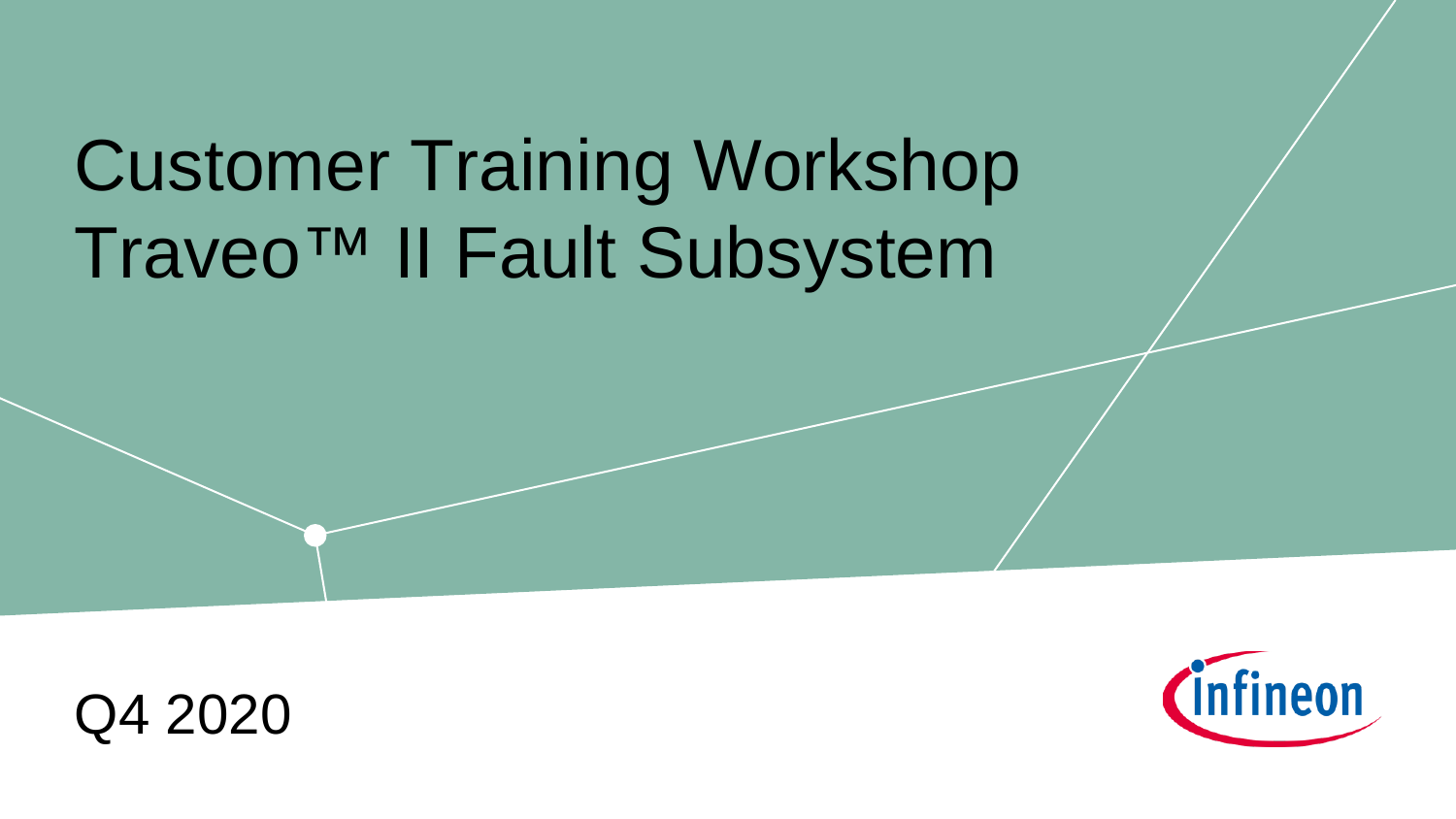

#### Target Products

 $\rightarrow$  Target product families for this training material

| <b>Family Category</b>                                  | <b>Series</b> | <b>Code Flash Memory Size</b> |
|---------------------------------------------------------|---------------|-------------------------------|
| Traveo <sup>™</sup> Il Automotive Body Controller Entry | CYT2B6        | Up to 576KB                   |
| <b>Traveo II Automotive Body Controller Entry</b>       | CYT2B7        | Up to 1088KB                  |
| <b>Traveo II Automotive Body Controller Entry</b>       | CYT2B9        | Up to 2112KB                  |
| <b>Traveo II Automotive Body Controller Entry</b>       | CYT2BL        | Up to 4160KB                  |
| <b>Traveo II Automotive Body Controller High</b>        | CYT3BB/4BB    | Up to 4160KB                  |
| <b>Traveo II Automotive Body Controller High</b>        | CYT4BF        | Up to 8384KB                  |
| <b>Traveo II Automotive Cluster</b>                     | CYT3DL        | Up to 4160KB                  |
| <b>Traveo II Automotive Cluster</b>                     | CYT4DN        | Up to 6336KB                  |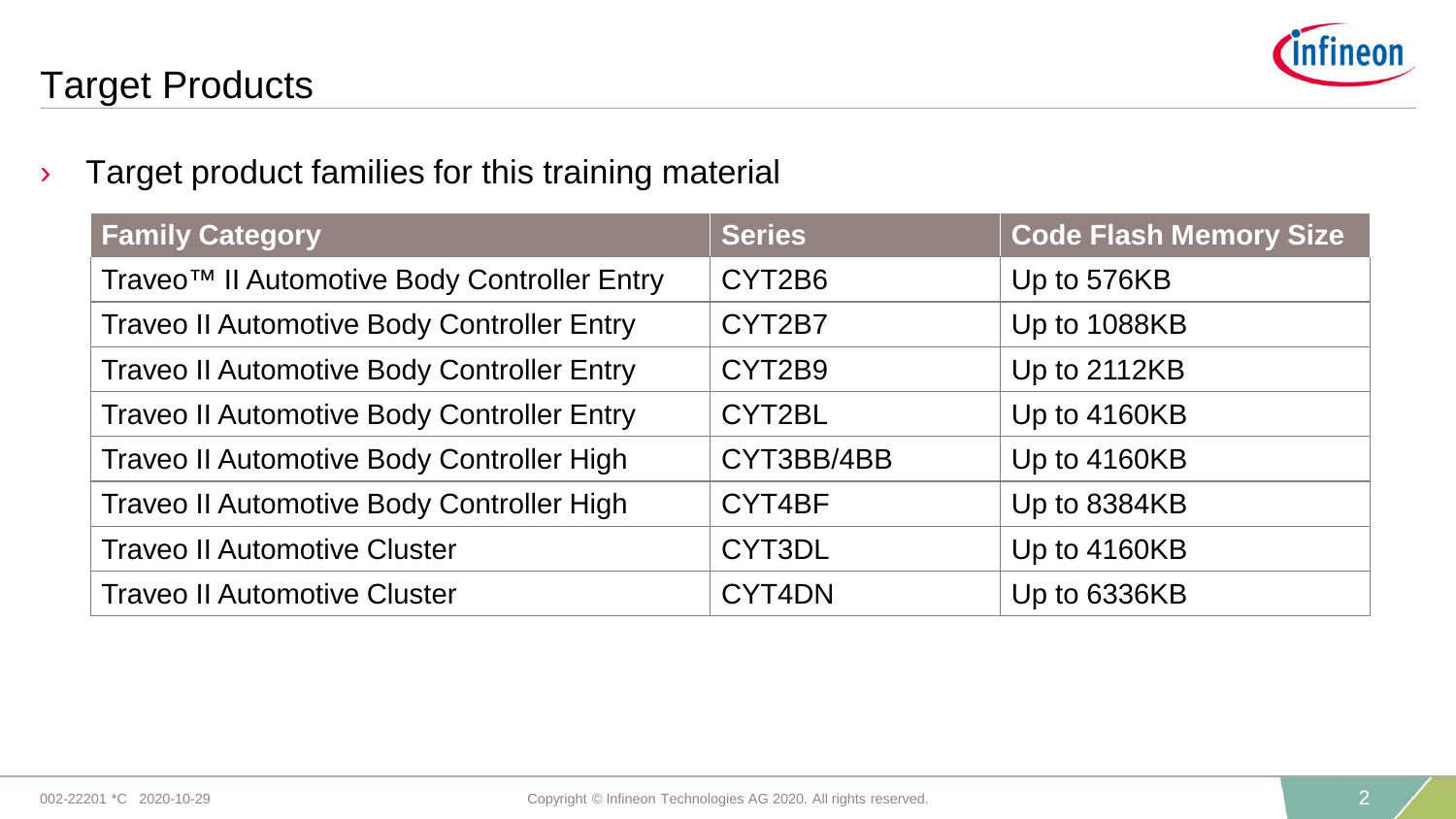

#### Fault Subsystem Overview

- Stores fault information
- Supports signaling interface; reset, interrupt, trigger, or output
- **Fault sources:** 
	- MPU/SMPU/PPU violations
	- Peripheral-specific errors
		- For example: WDT, CSV, and BOD on VDDA, OVD on VDDA and LVD
	- Memory-controller-specific errors
		- For example: SRAM ECC errors and Flash ECC errors
- Communicated as either a bus error or a fault in the fault report structure
- Functionality is available only in Active/Sleep power modes

| <b>Review TRM chapter 15 for</b><br>additional details |
|--------------------------------------------------------|
| See each device datasheet<br>for Fault Sources         |
| <b>Memory protection unit</b><br>(MPU)                 |
| <b>Shared memory protection</b><br>unit (SMPU)         |
| <b>Peripheral protection unit</b><br>(PPU)             |
| <b>Error-correction code</b><br>(ECC)                  |
|                                                        |
|                                                        |
|                                                        |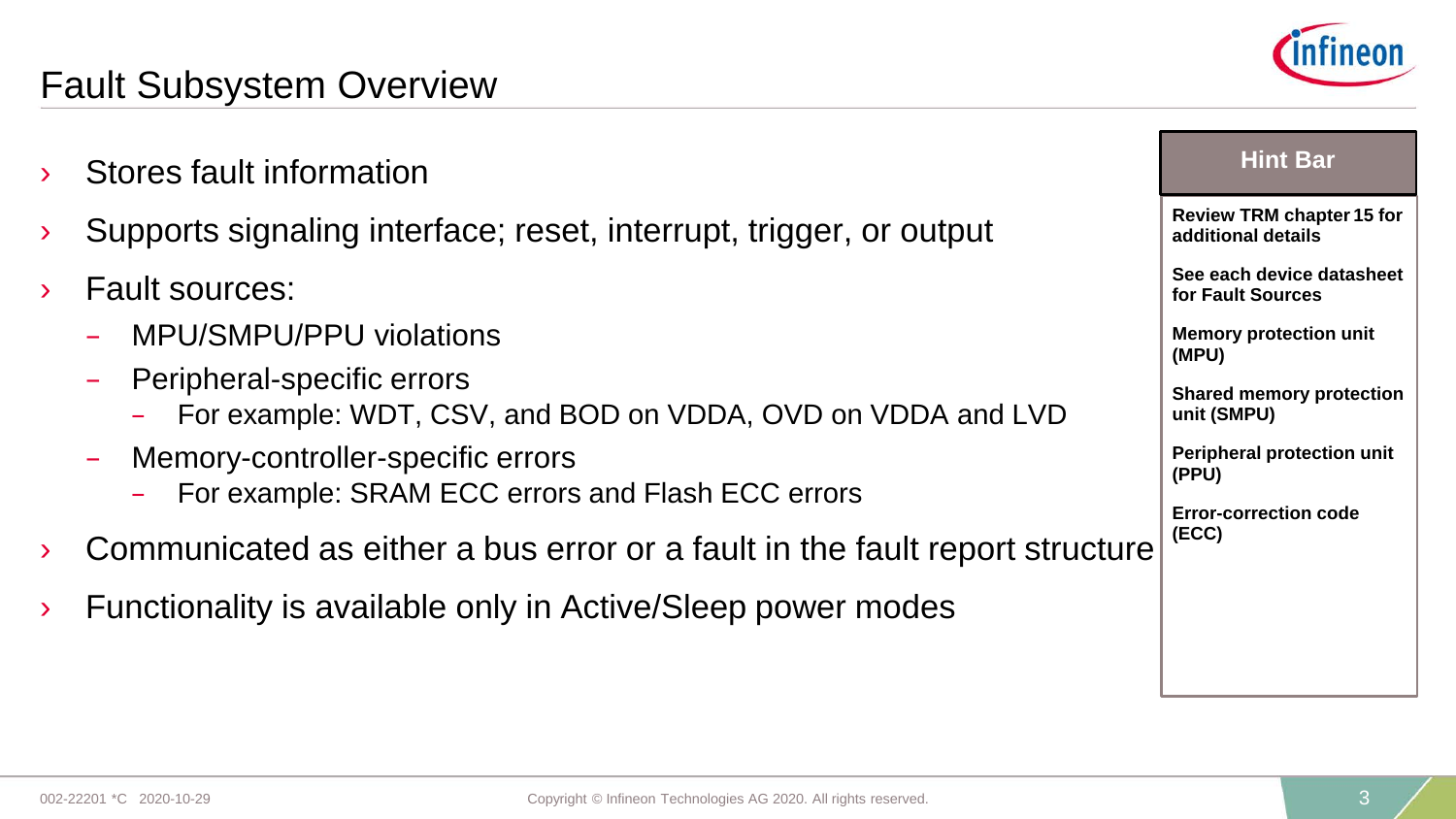

#### Fault Subsystem Block Diagram

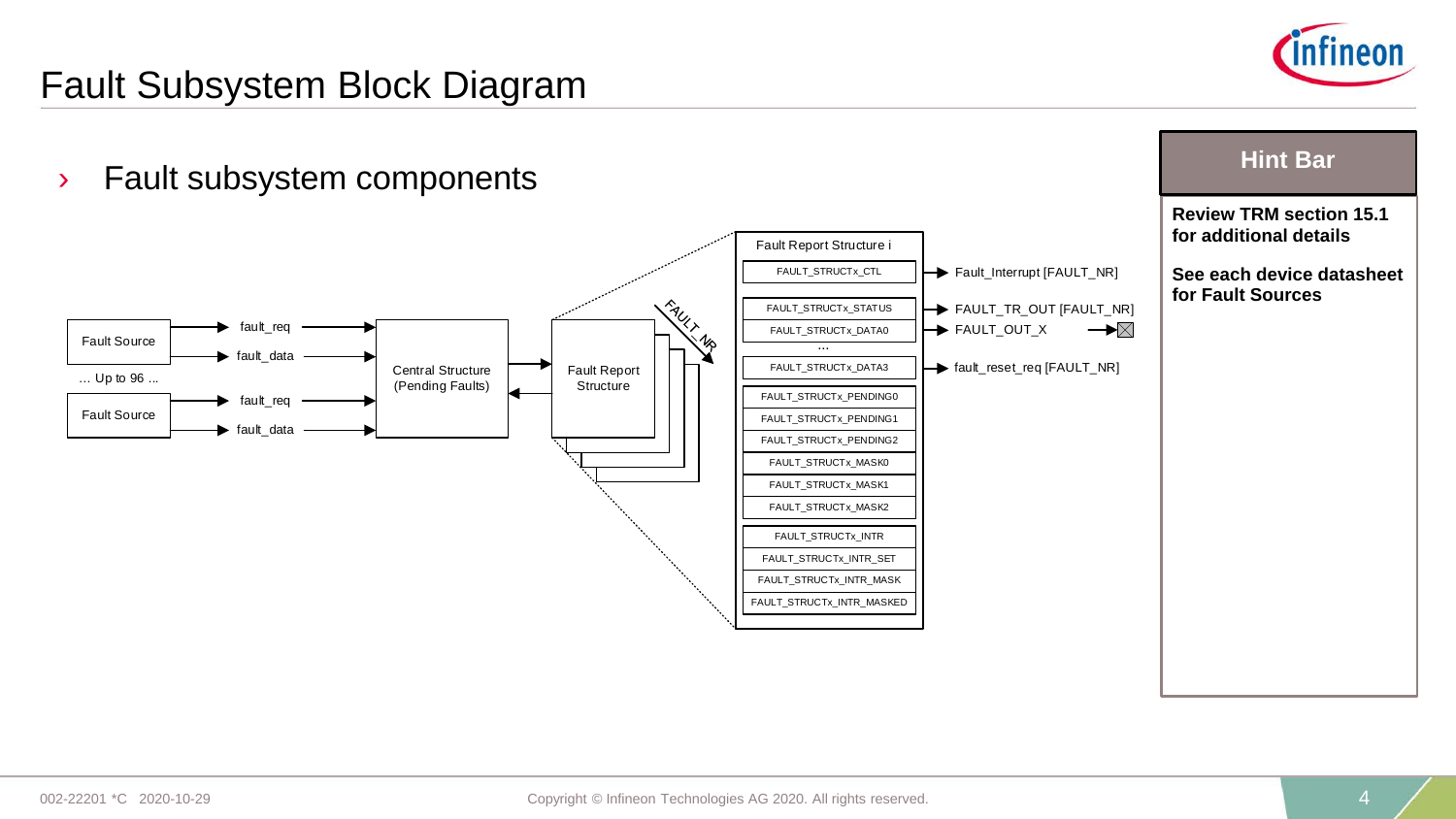#### Fault Sources

- MPU/SMPU/PPU violations
- › Peripheral-specific errors
	- Example: WDT, CSV, and BOD on VDDA, OVD on VDDA, LVD
- › Memory-controller-specific errors
	- Examples: SRAM ECC errors, Flash and Flash ECC errors



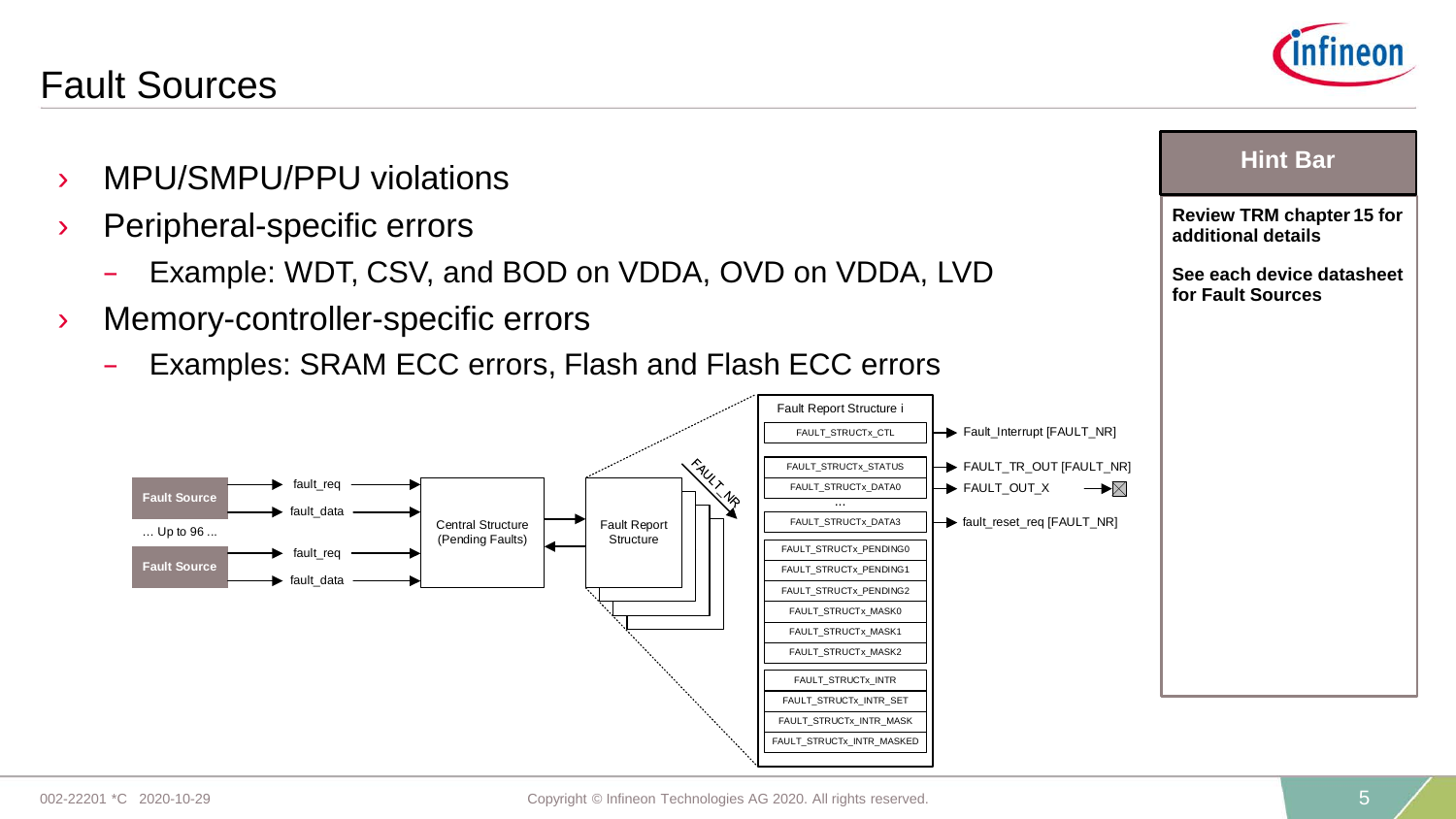#### <sup>1</sup> FAULT\_STRUCTx, 'x' signifies the fault structure instance and 'y' in FAULT\_STRUCTx\_PENDINGy varies from 0 through 2

### Central Structure

Pending faults are shared by all fault report structures

- Central structure keeps track of all the pending faults
	- FAULT\_STRUCTx\_PENDINGy<sup>1</sup> registers reflect which of the fault sources are pending
	- When a pending fault is captured by a fault structure, the associated pending bit is cleared to '0' by hardware Fault Report Structure i





**Review TRM section 15.1 and Register TRM for additional details**

**Hint Bar**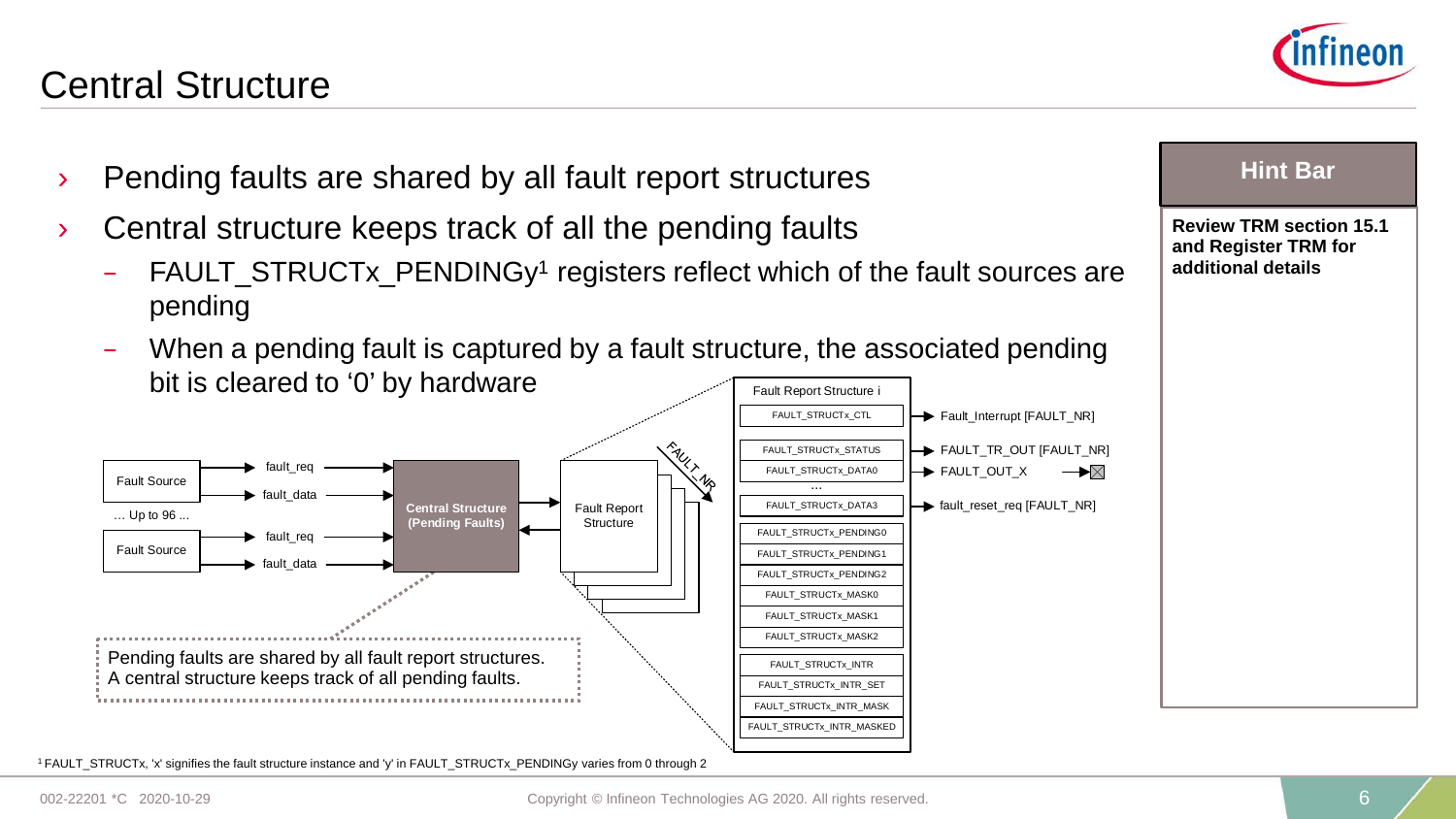#### Fault Report Structure





<sup>2</sup> Fault, Software, MCWDT, Debug, CSV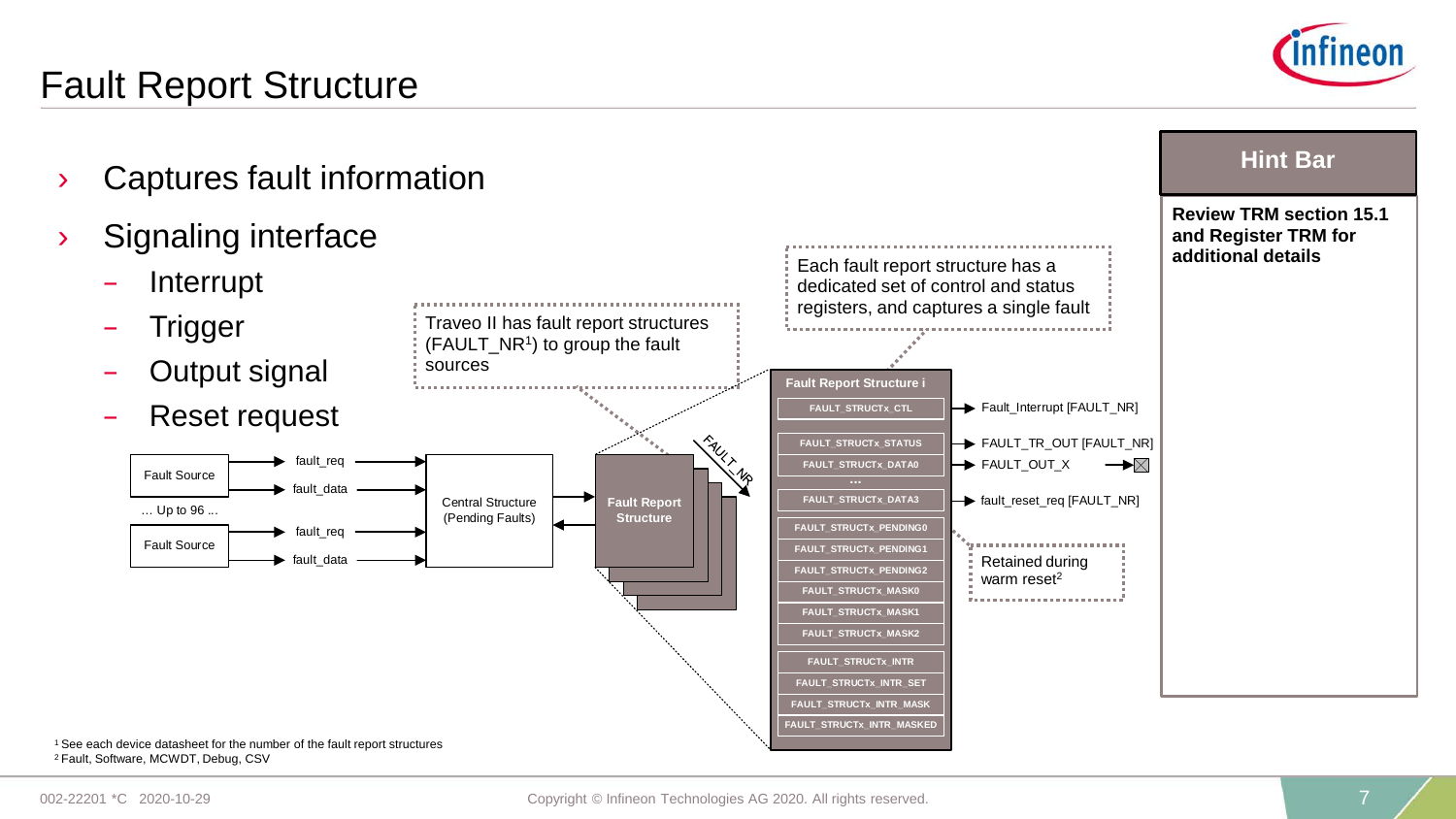

#### Captured Fault Information

Each fault report structure has a dedicated set of control and status registers and captures a single fault  $\rightarrow$  The captured fault information includes: – A validity bit field that indicates that a fault is captured – A fault index that identifies the fault source – Additional fault information – Changes depending on the fault source **Fault Sources Additional Fault Information Fault Block Syndrome Violating Address Master ID Access Information** MPU/SMPU/PPU/CAN ECC  $\overline{\phantom{a}}$   $\overline{\phantom{a}}$   $\overline{\phantom{a}}$   $\overline{\phantom{a}}$   $\overline{\phantom{a}}$ SRAM/Flash ECC  $\overline{\smile}$   $\overline{\smile}$   $\overline{\smile}$   $\overline{\smile}$ Flash Bus Error  $\overline{\phantom{a}}$   $\overline{\phantom{a}}$   $\overline{\phantom{a}}$   $\overline{\phantom{a}}$   $\overline{\phantom{a}}$   $\overline{\phantom{a}}$   $\overline{\phantom{a}}$   $\overline{\phantom{a}}$   $\overline{\phantom{a}}$   $\overline{\phantom{a}}$   $\overline{\phantom{a}}$   $\overline{\phantom{a}}$   $\overline{\phantom{a}}$   $\overline{\phantom{a}}$   $\overline{\phantom{a}}$   $\overline{\phantom{a}}$   $\overline{\phantom{a}}$  WDT/CSV/BOD/OVD/LVD **V Review TRM section 15.1 and Register TRM for additional details Hint Bar**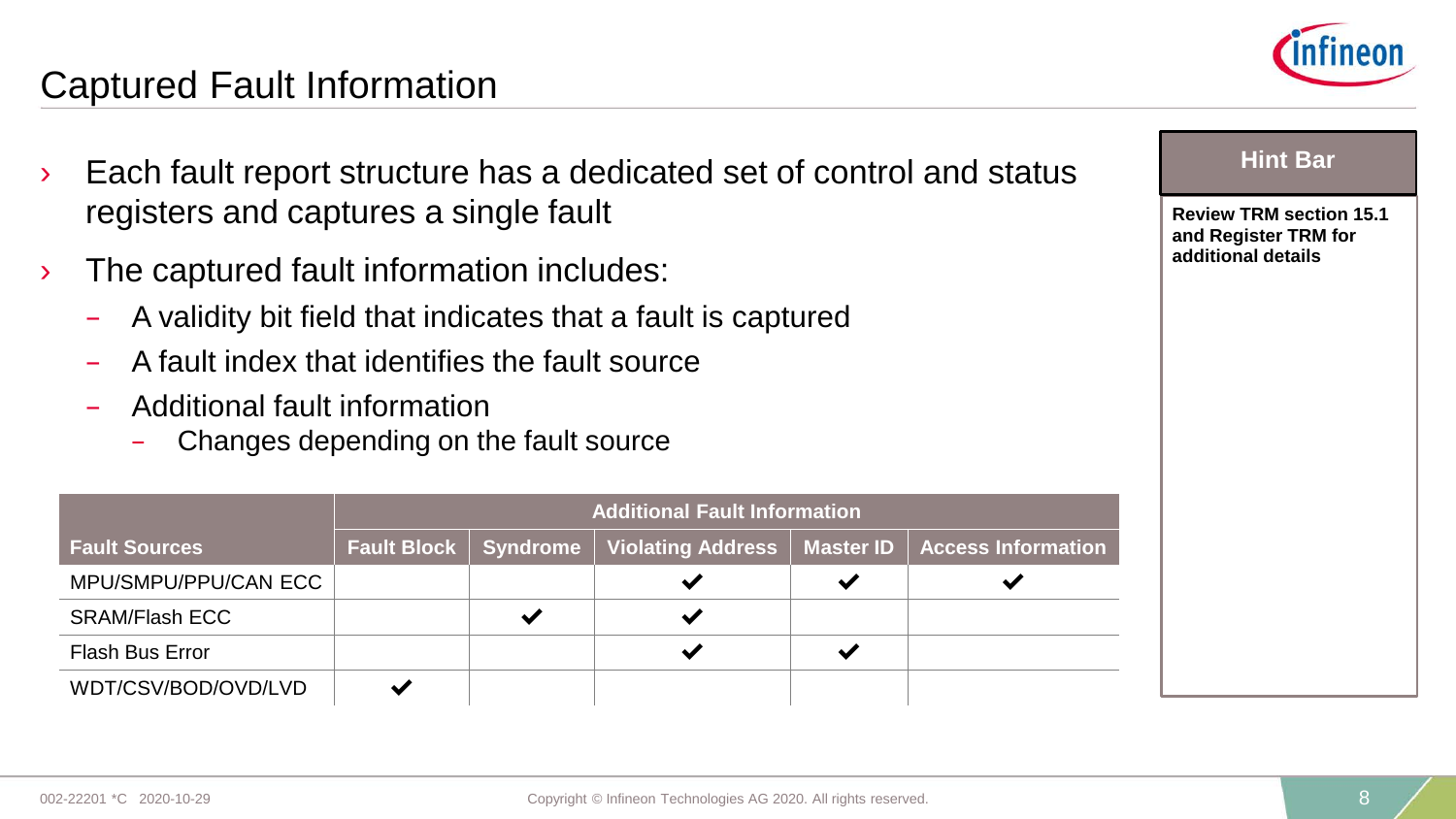Use Case:

#### Fault and Protection



- Use a Fault Interrupt when an SMPU violation is detected
	- Enable Fault Source 0 (CM0+ MPU/SMPU violation) of MASK register and INTR\_MASK to generate the interrupt
- $\rightarrow$  When CM0+ accesses three memory regions (Region 0, 1, 2), as shown below, a fault interrupt occurs
	- Privileged, Write, Secure, Protection Context (PC) = 4, Access to Region 0, 1, 2

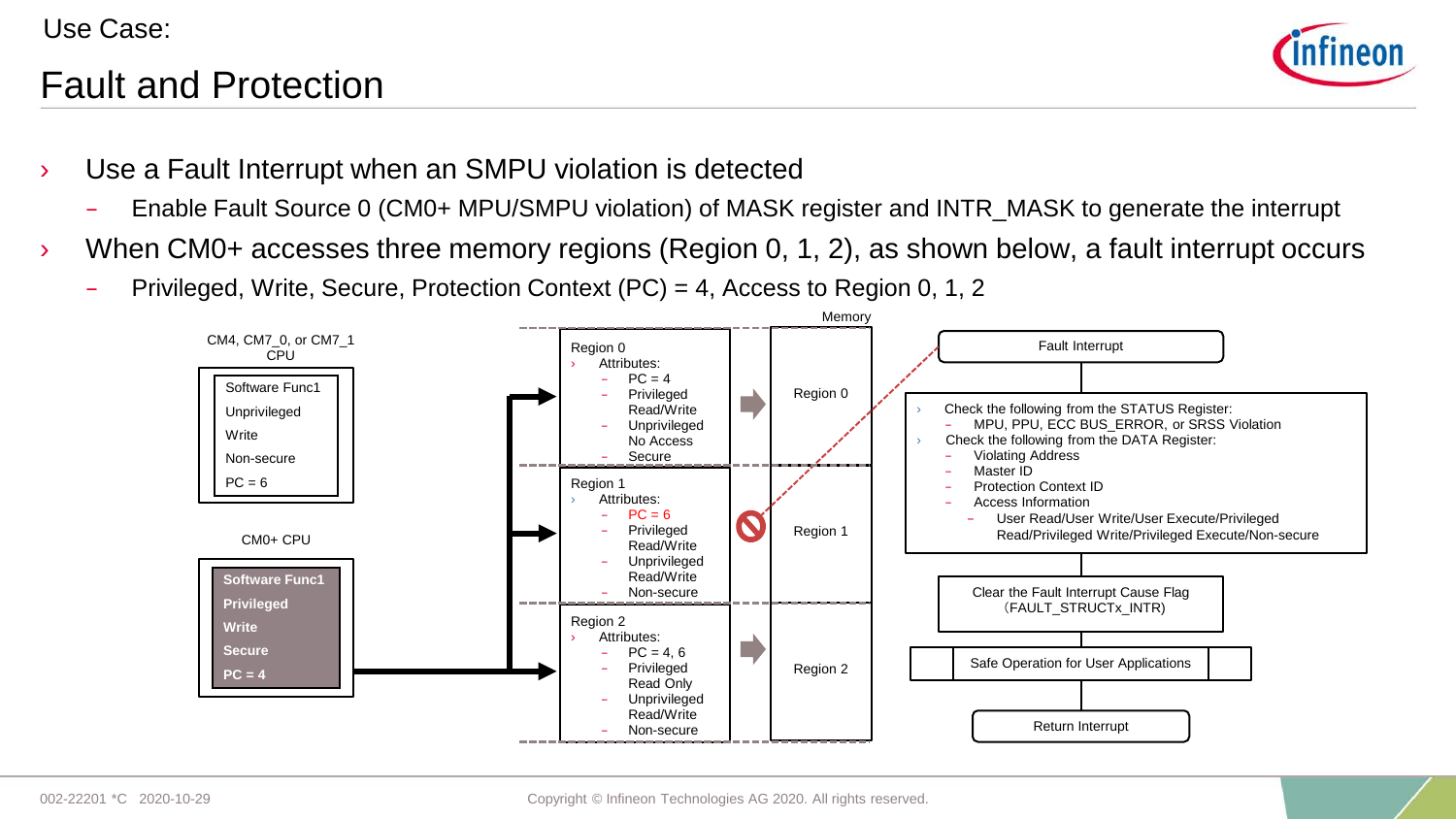

### Signaling Interface

| The fault subsystem supports a signaling interface that notifies the CPU or the<br>external system that there is a fault                                                                                |                                                                                                                                                                                       |                                       | <b>Hint Bar</b> |
|---------------------------------------------------------------------------------------------------------------------------------------------------------------------------------------------------------|---------------------------------------------------------------------------------------------------------------------------------------------------------------------------------------|---------------------------------------|-----------------|
| The following signals are enabled by software:<br>A fault interrupt ("Fault_Interrupt")<br>A trigger ("FAULT_TR_OUT")<br>A chip output pin ("FAULT_OUT_X")<br>A fault reset request ("fault_reset_req") | <b>Review TRM section 15.1</b><br>and Register TRM for<br>additional details<br><b>Review the Trigger</b><br><b>Multiplexer training</b><br>section for additional<br>trigger details |                                       |                 |
| Use Case:                                                                                                                                                                                               |                                                                                                                                                                                       |                                       |                 |
| <b>Fault</b>                                                                                                                                                                                            | <b>Signaling Interface</b>                                                                                                                                                            | <b>Purpose</b>                        |                 |
| MPU/SMPU/PPU Violation                                                                                                                                                                                  | Interrupt                                                                                                                                                                             | Check the master and address          |                 |
| ECC Correctable Error (SEC)                                                                                                                                                                             | Trigger connects to TCPWM                                                                                                                                                             | Log the error counts                  |                 |
| <b>LVD/CSV Violation</b>                                                                                                                                                                                | Output pin                                                                                                                                                                            | Send alarm to system and stop the MCU |                 |
| <b>MCWDT Timeout</b>                                                                                                                                                                                    | Reset request                                                                                                                                                                         | Recover from abnormal operation       |                 |
| Advantage                                                                                                                                                                                               |                                                                                                                                                                                       |                                       |                 |

– Centralizes fault information management and handles each fault according to system requirements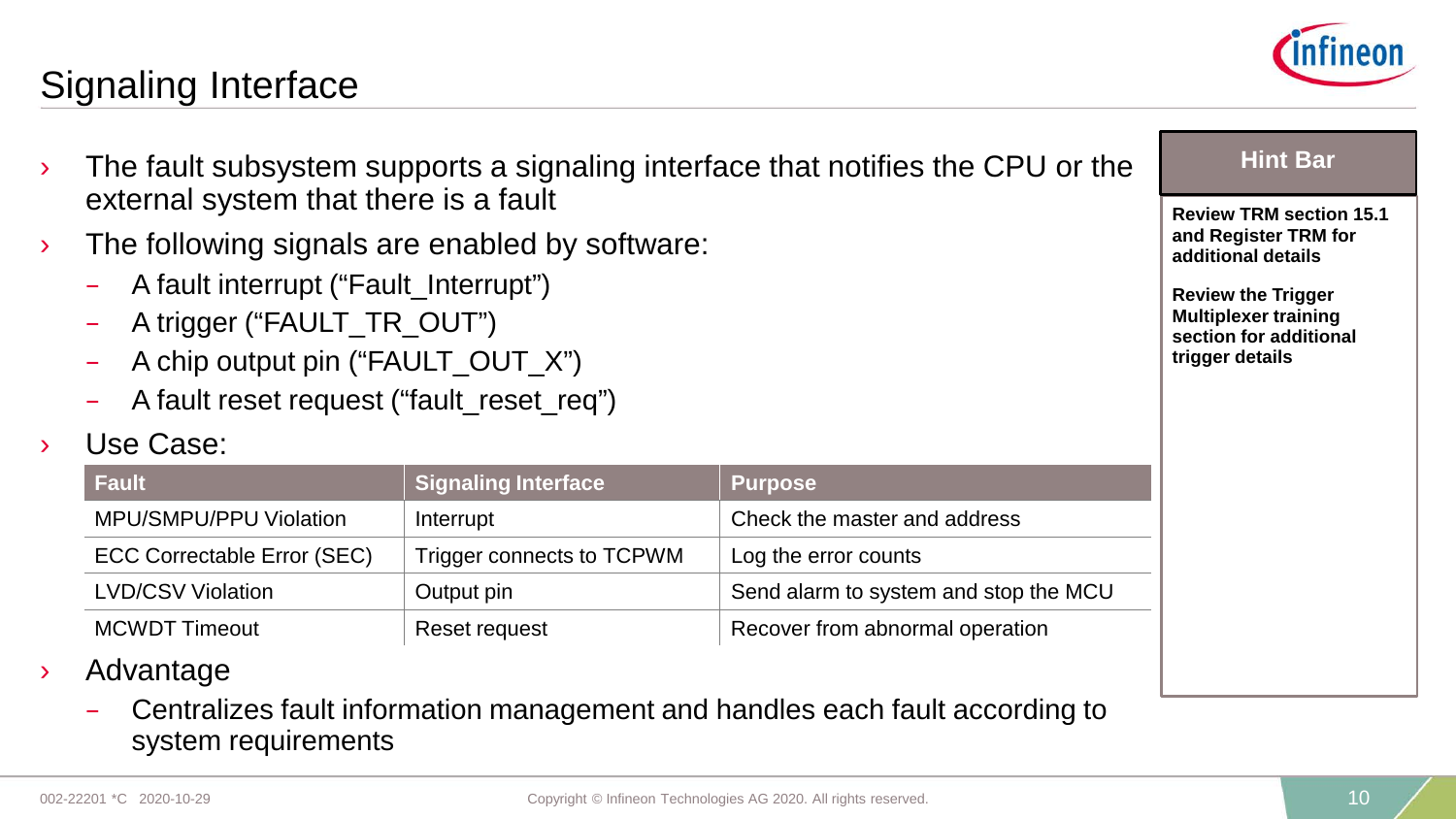

## Part of your life. Part of tomorrow.

002-22201 \*C 2020-10-29 Copyright © Infineon Technologies AG 2020. All rights reserved.